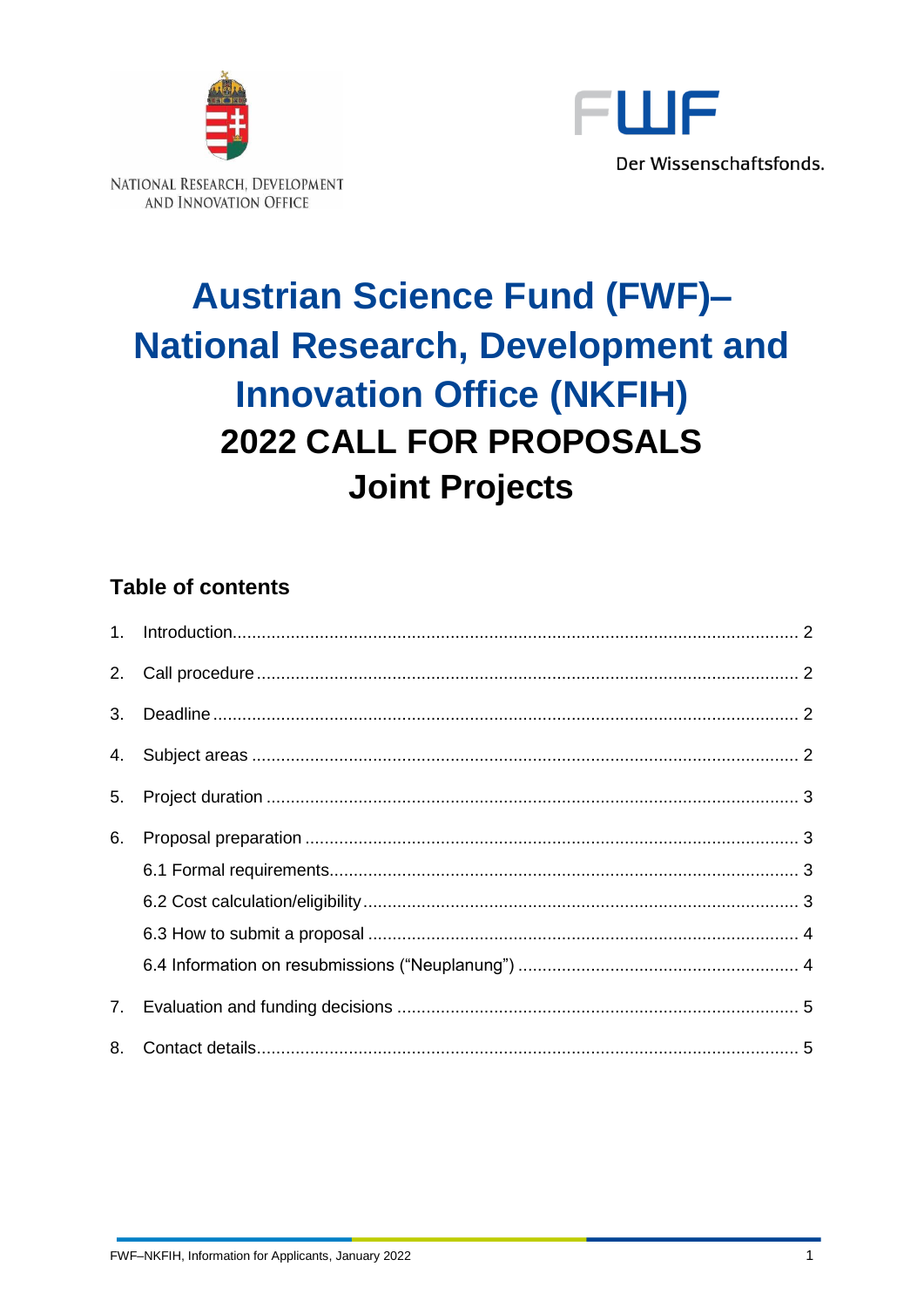## <span id="page-1-0"></span>**1. Introduction**

The *Austrian Science Fund* (FWF) and the *National Research, Development and Innovation Office* (NKFIH) of Hungary jointly offer the possibility to apply for **bilateral Austrian-Hungarian Joint Research Projects**. The project parts in Austria and Hungary should be closely integrated and combine complementary expertise such that one part could not be carried out without the other, and there should be substantial scientific/scholarly input from both sides.

## <span id="page-1-1"></span>**2. Call procedure**

Project applications must be submitted **in parallel** to FWF (Austrian team) and to NKFIH (Hungarian team) **in accordance with each agency's application guidelines**. Applications will be processed independently by both organisations according to their standard evaluation and decision-making procedures. In cases where a joint project is approved, the two parts of the project are funded separately by FWF and NKFIH.

Applications to FWF must include a **letter of intent** (letter or e-mail) in which the project partner confirms his/her intention to submit a matching parallel application to NKFIH.

### <span id="page-1-2"></span>**3. Deadline**

Proposals for joint projects must be submitted to FWF and NKFIH no later than **10 March 2022 (FWF: date of postmark)** with due attention to the requirements of both partners. The signed cover sheet (for details, see 6.3) must be sent to FWF by **10 March at the latest.**

Note: for proposals in the area of clinical research, the Austrian applicant must submit a positive opinion from the relevant ethics commission or evidence of a fundamental approval/endorsement by that commission **at the latest four months** after the submission of the project proposal.

### <span id="page-1-3"></span>**4. Subject areas**

The call is open to all fields of basic research, including clinical research.<sup>1</sup>

<sup>1</sup> For the distinction between basic research and clinical research (KLIF programme), please see <http://www.fwf.ac.at/en/research-funding/fwf-programmes/programme-clinical-research-klif/>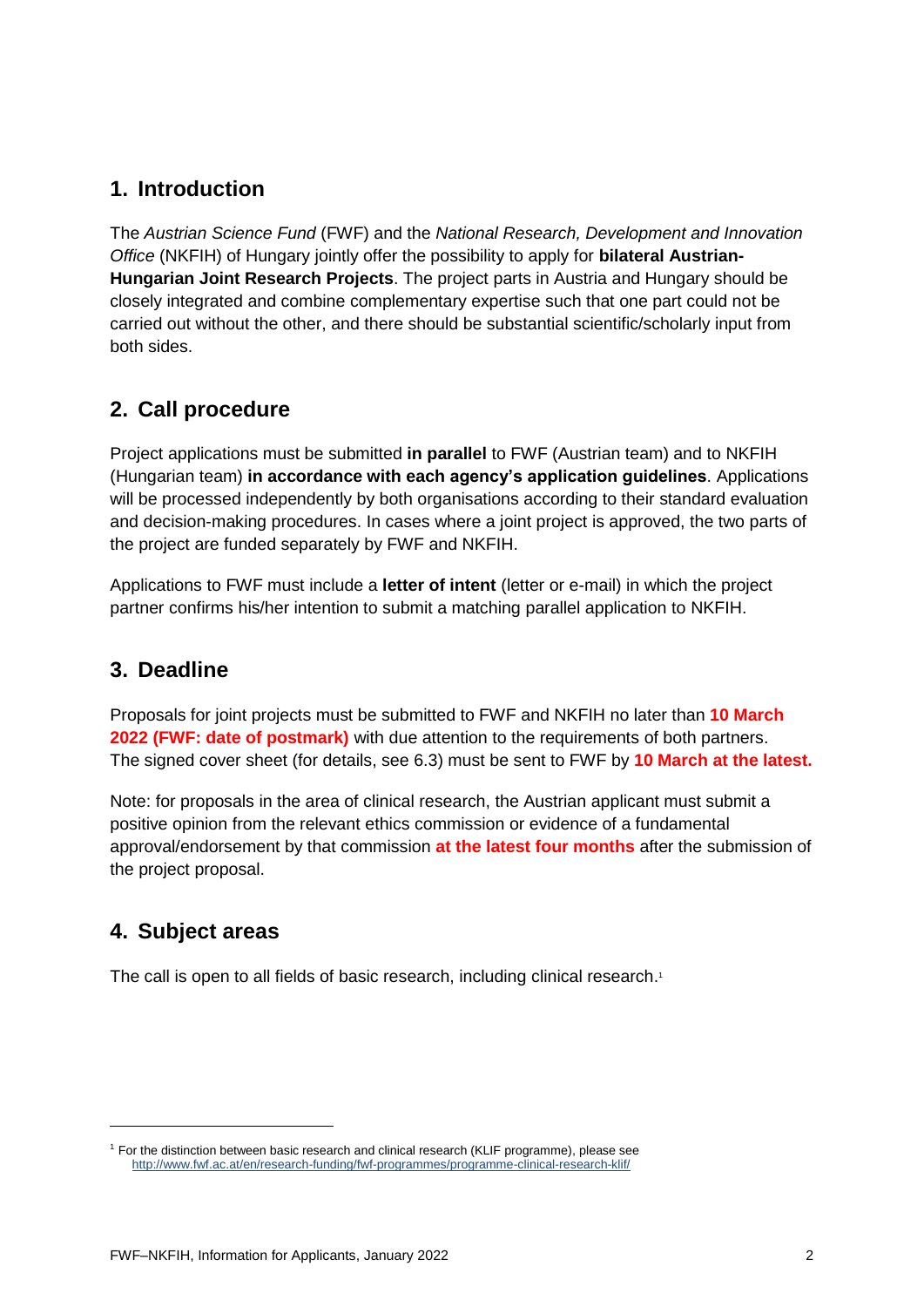# <span id="page-2-0"></span>**5. Project duration**

Joint projects submitted in response to the FWF/NKFIH call may have a maximum duration **of 4 years.** The proposed project duration of both project parts must be identical.

## <span id="page-2-1"></span>**6. Proposal preparation**

To apply for a joint project, parallel applications to NKFIH and FWF are required in accordance with the guidelines specified by NKFIH and FWF.

#### <span id="page-2-2"></span>**6.1 Formal requirements**

The Austrian team must prepare their proposal in accordance with the [FWF Application](https://www.fwf.ac.at/fileadmin/files/Dokumente/Antragstellung/Einzelprojekte/p_application-guidelines.pdf)  [Guidelines for Stand-Alone Projects](https://www.fwf.ac.at/fileadmin/files/Dokumente/Antragstellung/Einzelprojekte/p_application-guidelines.pdf) or, in case of clinical research proposals, those of the [clinical research programme.](https://www.fwf.ac.at/fileadmin/files/Dokumente/Antragstellung/KLIF/klif_application-guidelines.pdf) The project description must encompass **the entire Austrian-Hungarian project** in which the connection between the two project parts and the resources to be deployed on each side should be clearly described.

The **project description** (no more than 20 pages) submitted to FWF must include additional information on:

- The **distribution of work** between the partners
- The **added value** of the cooperation

In order to be considered complete, the application on the Austrian side must include:

- All of the necessary **administrative and financial data and forms** as well as an **academic abstract in English, annexes 1–4** which must be attached to the **project description** (**proposal.pdf**), and other **attachments** to be uploaded individually (in accordance with FWF guidelines)
- The **CV and publication list of the Austrian applicant and the Hungarian principal investigator** (in accordance with FWF guidelines). According to FWF guidelines (see section 2.3.4.), the CVs/publication lists may be added for **up to three additional project participants**.
- The **[PDF cover sheet](https://www.fwf.ac.at/fileadmin/files/Dokumente/Antragstellung/glossary_application-guidelines.pdf)**, which has to be filled out, signed, stamped, and sent to FWF by conventional mail or as an e-mail attachment (PDF file with a qualified electronic signature). The application is not officially considered to be "submitted" until FWF receives the cover sheet

<span id="page-2-3"></span>The NKFIH documentation and guidelines for the call can be downloaded [here.](https://nkfih.gov.hu/english/nrdi-fund/austrian-slovenian-thematic-research-projects-ann22-snn22/call-for-applications)

#### **6.2 Cost calculation/eligibility**

The two project parts will be funded separately by FWF and NKFIH respectively.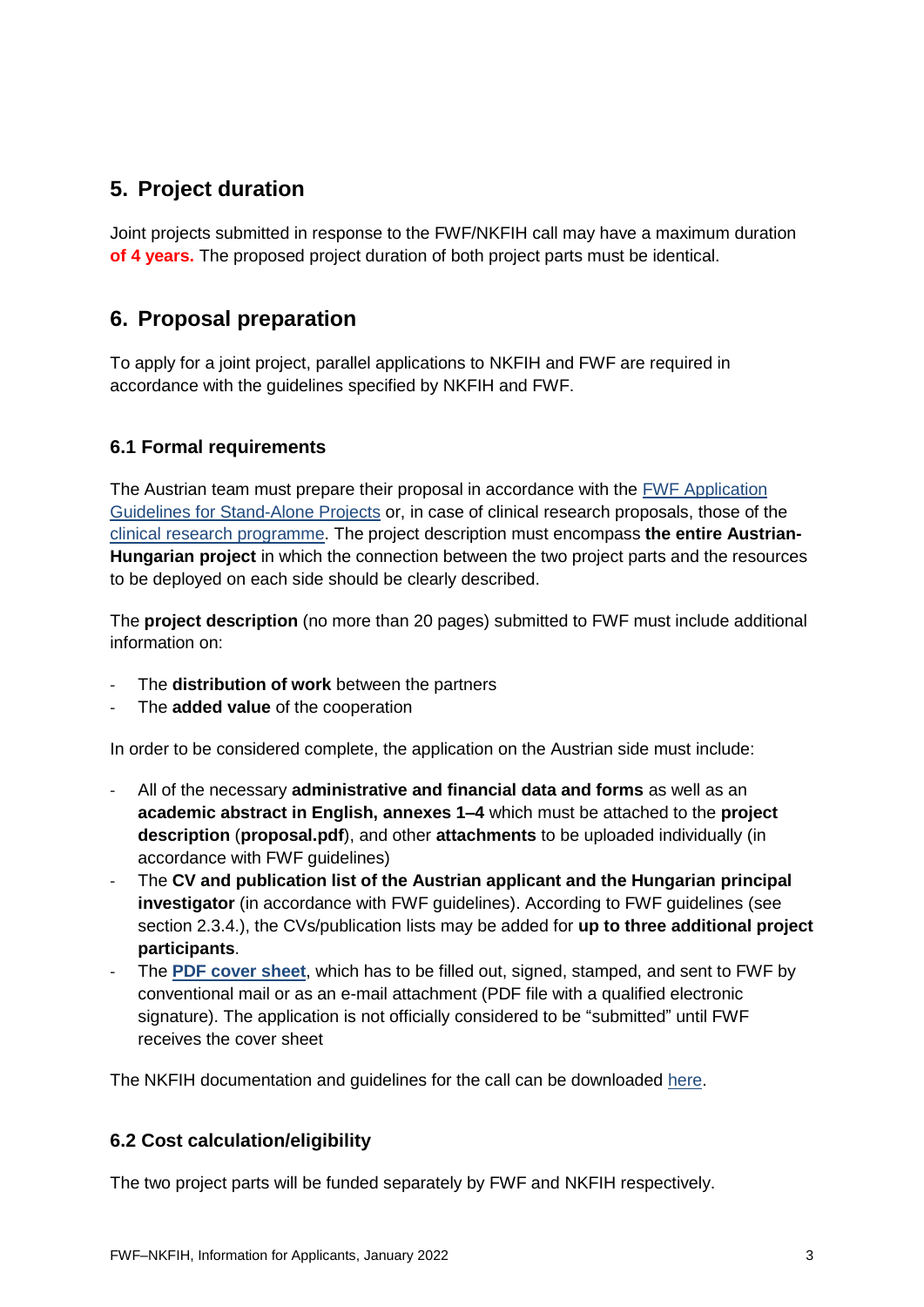Austrian applicants must comply with the eligibility criteria as well as the cost guidelines of the [FWF Application Guidelines for Stand-Alone Projects](https://www.fwf.ac.at/fileadmin/files/Dokumente/Antragstellung/Einzelprojekte/p_application-guidelines.pdf) or, in case of clinical research proposals, those of the [clinical research programme.](https://www.fwf.ac.at/fileadmin/files/Dokumente/Antragstellung/KLIF/klif_application-guidelines.pdf) Only project-specific costs (including general costs) can be requested from FWF. For eligibility or cost-related questions, it is recommended to consult the scientific project officers in the FWF specialist departments prior to submission.

<span id="page-3-0"></span>For the Hungarian project part, the NKFIH cost guidelines and eligibility criteria apply.

#### **6.3 How to submit a proposal**

Joint proposals must be submitted to FWF and NKFIH with due attention to the regulations and call deadlines of each partner. The titles of the two applications must be **identical**. Applications submitted by one side only will not be accepted.

Applications to FWF must be submitted online at [https://elane.fwf.ac.at](https://elane.fwf.ac.at/) **by 10 March 2022 at the latest.** When submitting the application, applicants must choose the "**I – International Projects**" programme.

**Please note** that the **[signed PDF cover sheet](https://www.fwf.ac.at/fileadmin/files/Dokumente/Antragstellung/glossary_application-guidelines.pdf)** which is generated **at the end** of the online submission process must be **submitted to FWF by 10 March 2022 at the latest** (see also Section 2.2.3. of the [FWF Application Guidelines for Stand-Alone Projects\)](https://www.fwf.ac.at/fileadmin/files/Dokumente/Antragstellung/Einzelprojekte/p_application-guidelines.pdf) or, in case of clinical research proposals, Section 2.2.3 of the [clinical research programme.](https://www.fwf.ac.at/fileadmin/files/Dokumente/Antragstellung/KLIF/klif_application-guidelines.pdf) An online submission submitted by the deadline but without a signed cover sheet will not be processed. Please note that the cover sheet must bear the original signatures of the applicant and a representative of the host institution.

After submission, applicants to FWF are required to rectify any errors in their applications **within 10 days** after being notified of the errors by the FWF office. If the proposal still does not meet the FWF's requirements after the 10-day period, the FWF Executive Board can decide to reject the proposal without further review.

Please note that the FWF policy on the restriction of the number of ongoing projects and the submission of funding applications applies (see [here\)](https://www.fwf.ac.at/fileadmin/files/Dokumente/Antragstellung/project_number_limit.pdf).

<span id="page-3-1"></span>The NKFIH regulations for the submission of applications can be found [here.](https://nkfih.gov.hu/english/nrdi-fund/austrian-slovenian-thematic-research-projects-ann22-snn22/call-for-applications)

#### **6.4 Information on resubmissions ("Neuplanung")**

Applicants whose proposals were rejected in the previous call with Hungary can resubmit their revised proposals to FWF if they meet the necessary requirements. The proposals should be marked as a resubmission ("Neuplanung"). Applicants can find detailed information on how to revise a rejected application in section 2.8 of the [FWF Application](https://www.fwf.ac.at/fileadmin/files/Dokumente/Antragstellung/Einzelprojekte/p_application-guidelines.pdf)  [Guidelines for Stand-Alone Projects](https://www.fwf.ac.at/fileadmin/files/Dokumente/Antragstellung/Einzelprojekte/p_application-guidelines.pdf) or, in case of clinical research proposals, in section 2.8 of the [clinical research programme.](https://www.fwf.ac.at/fileadmin/files/Dokumente/Antragstellung/KLIF/klif_application-guidelines.pdf)